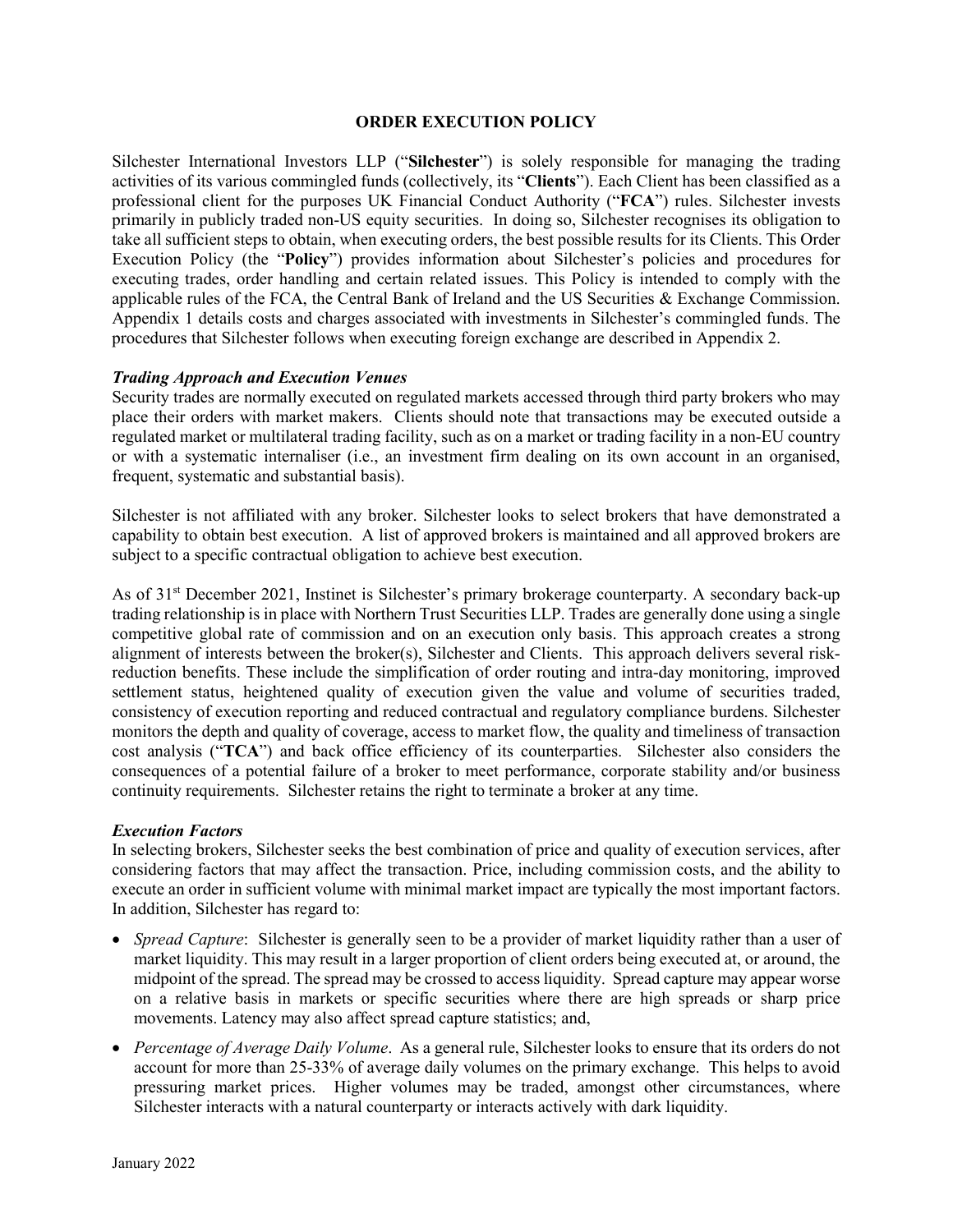# *Monitoring Best Execution*

Silchester monitors compliance with this Policy and its best execution obligations in several ways:

- *Intra-day/intra-trade monitoring*. Silchester's dealers use Indata's iPM Manager (Silchester's order management system) to monitor trades at the individual fill level. Silchester's dealers also compare this information to other live sources (e.g., Bloomberg and Factset).
- *Post-trade monitoring*. Brokers must provide automated TCA analytics for all executed orders. Silchester's dealers separately conduct best execution monitoring reviews.
- *Performance monitoring*. Silchester monitors brokers on an ongoing basis and across executed orders. This helps to ensure that performance follows the broker's duty of obtaining best execution. Brokers must also provide periodic TCA analytics (e.g., monthly, quarterly and annual trend level analysis) that provide insight on the quality of their executions and the performance of their algorithms. This is besides any regulatory reporting that the brokers must separately publish.
- *Third party TCA*. Silchester has engaged a leading TCA provider to produce a suite of reports that assist Silchester in evaluating how its best execution obligations are being met. These TCA reports analyse the performance of brokers and the longer term quality of their executions, including an evaluation of Silchester's trade executions versus a peer group universe.
- *Periodic reviews*. Silchester will periodically review broker credit ratings and news flow to ensure the minimum standards of prudence for inclusion on the approved broker list are met. Silchester's Compliance and Operational Risk Management Groups will also conduct periodic retrospective reviews of trades on a sample basis to help ensure compliance with Silchester's policies and procedures.

# *Dealing Commissions, Soft Dollars and Other Inducements*

Execution only dealing commissions are paid directly by Clients. Silchester negotiates commission rates and may determine to pay commissions or mark-ups over that which another broker might charge for effecting the same transaction, in recognition of the quality of the execution services provided by the broker. Commission rates are generally subject to periodic reappraisal. Silchester has agreed a single global execution only rate of commission. Effective 13<sup>th</sup> January 2022, the rate is 2.7bps. This rate applies to substantially all trading activity but Silchester may, from time to time, pay a higher rate of commission (e.g., to participate in a placement or obtain a guaranteed price). This type of event happens infrequently.

Silchester does not share, directly or indirectly, in the revenues generated by Client transactions. Silchester does not pay "soft dollar" commissions and/or receive "soft-dollar" benefits. Goods or services that, if received without payment could be deemed "soft dollar" benefits or "inducements" (such as broker research and TCA analysis of executed trades), are paid by Silchester directly out of its own financial resources.

#### *Commission Recapture and Directed Brokerage*

Silchester does not participate in commission recapture or directed brokerage arrangements.

#### *Order Handling, Aggregation and Allocation*

To facilitate subscriptions and redemptions and to minimise liquidity risks to the Clients, Silchester may utilise program or block trades. Program and block trades may involve directing a broker to trade securities at a specific point in the day (for example, at market open or close) or during all or part of the trading day. The broker may also be asked to guarantee that a specific price can be obtained for the security purchases or sales (for example, the opening price or the closing price). Additional charges or increased spreads may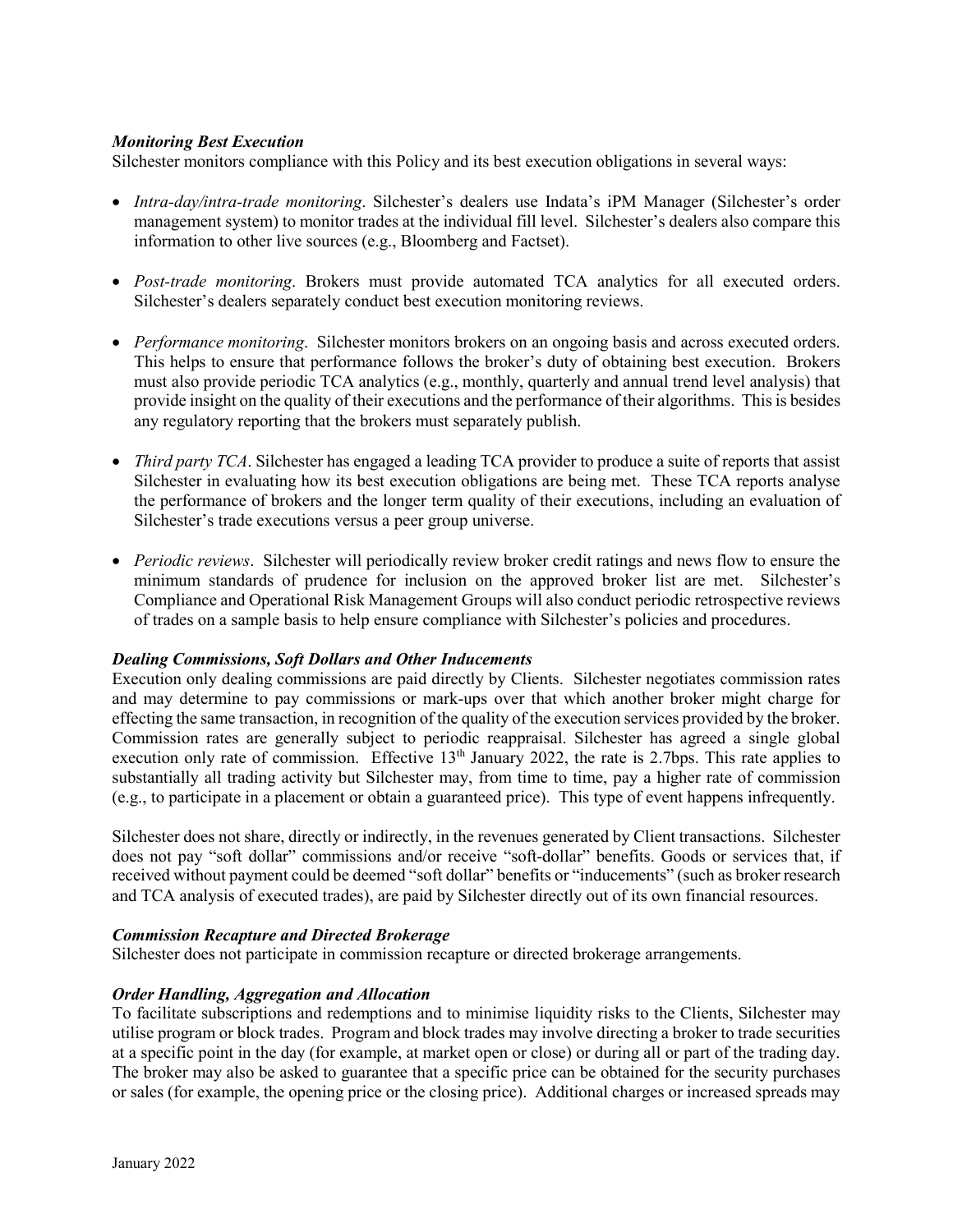be payable to facilitate these program or block trades. As a general rule, Silchester does not use stop loss orders as part of its trading methodology or ask its brokers to guarantee prices.

If Silchester invests simultaneously for more than one Client, Silchester may place combined orders for all such Clients simultaneously and if any order is not filled at the same price, Silchester will average the prices paid. If Silchester places an order on behalf of more than one Client and the order cannot be fully executed, Silchester will allocate the order on a pro-rata basis based on the total number of shares outstanding on each Client's respective orders and rounding such executions to reflect minimum trading sizes or regulatory restrictions. The same policy applies to initial public or secondary offerings, governmental privatisations or other similar events. Situations may occur where a Client could be disadvantaged because of the investment activities conducted by Silchester for other Clients.

# *Personal Account Dealing*

Except as allowed under the narrow circumstances set out in its Compliance Manual, no personal account dealing or principal trading is permitted. Silchester has no obligation to purchase or sell or to recommend for purchase or sale for a Client any securities that Silchester, its legal members, employees and/or contactors may purchase or sell for its or their own accounts or for the account of any other Client.

# *Cross Trades*

Subject to ERISA and other applicable law, to reduce transaction costs, rebalance investment portfolio or for other reasons, Silchester may cause a Client to enter cross transactions directly with other Clients. This normally occurs where inflows into one Client account coincide with outflows from other Client accounts. All such cross trades are executed in accordance with ERISA's statutory cross trading exemption and the policies and procedures that Silchester has adopted to comply with this statutory exemption. Silchester will provide Clients with details of its cross trading activity on a quarterly basis on request.

# *Review and Amendment of this Policy*

The Policy is normally reviewed at least annually by Silchester's Dealing Group and when a material change occurs that affects Silchester's ability to execute orders under the Policy. Silchester will provide Clients and all underlying unitholders in its commingled funds with a copy of this Policy on an annual basis.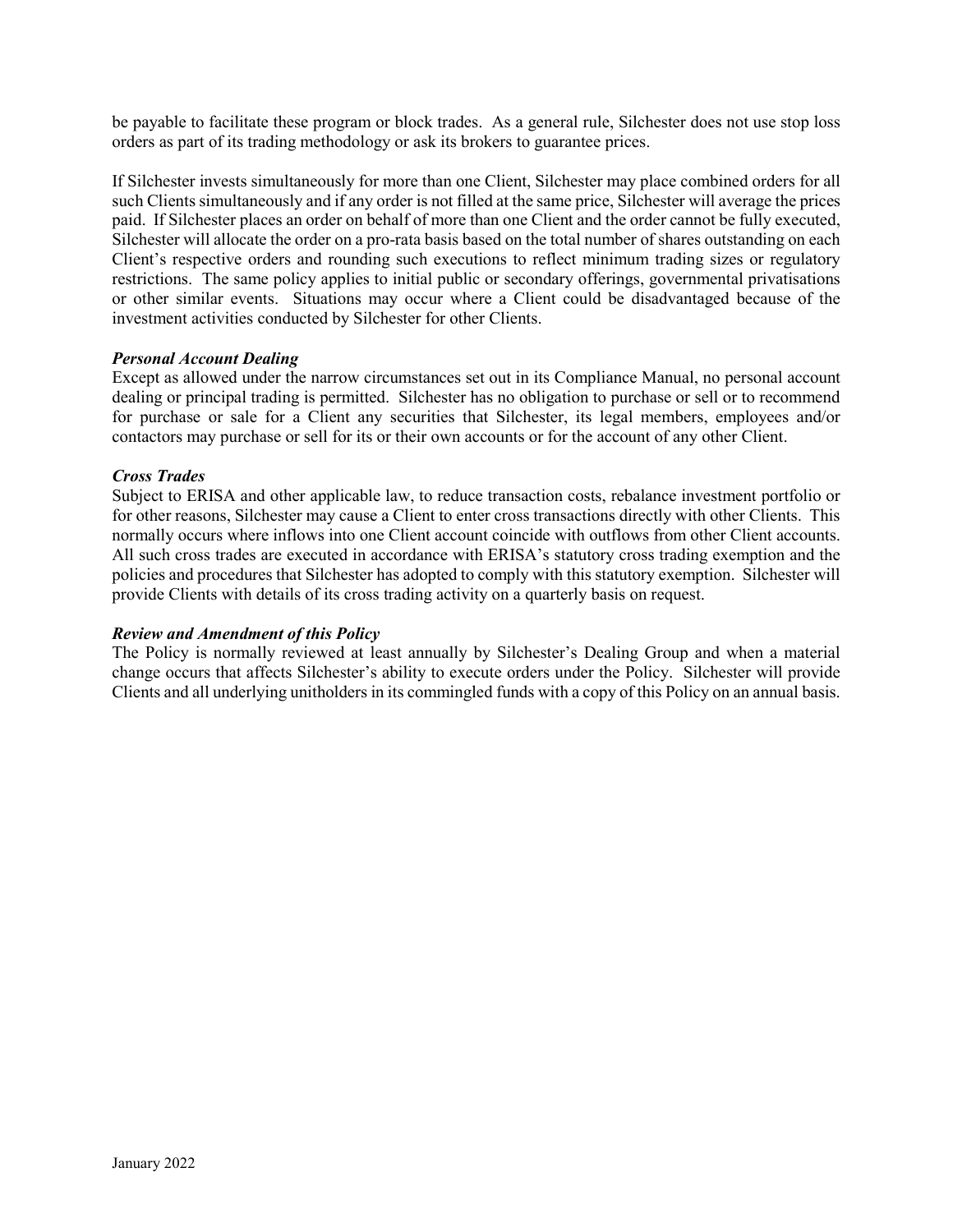# **Appendix 1: Cost Transparency Disclosure Silchester's International Value Equity Programme:**

|                           | 2021             | 2020             |                |                                                                                                                                                                   |                                                                                                                                                                                                                                                                                                                                                                                                   |
|---------------------------|------------------|------------------|----------------|-------------------------------------------------------------------------------------------------------------------------------------------------------------------|---------------------------------------------------------------------------------------------------------------------------------------------------------------------------------------------------------------------------------------------------------------------------------------------------------------------------------------------------------------------------------------------------|
|                           | <b>BPS</b>       | <b>BPS</b>       | Footnote       | Description                                                                                                                                                       | Examples                                                                                                                                                                                                                                                                                                                                                                                          |
| One-off charges           | $\boldsymbol{0}$ | $\mathbf{0}$     | N/A            | All costs and charges<br>included in the price or<br>in addition to the price<br>paid to product suppliers<br>at the beginning or at the<br>end of the investment | - Front-loaded Management Fee<br>- Structuring Fee<br>- Fund Initial Charge<br>- Fund Redemption Charge<br>- Fund Switching Charge                                                                                                                                                                                                                                                                |
| Ongoing management fees   | 69               | 72               | $\mathbf{1}$   | Annual Management Fee                                                                                                                                             |                                                                                                                                                                                                                                                                                                                                                                                                   |
| Ongoing charges           | $\mathbf{0}$     | $\boldsymbol{0}$ | $\overline{2}$ | On-going costs and<br>charges related to the<br>management of the<br>commingled funds that<br>are deducted from the<br>NAV over and above the<br>management fees. | - Audit Fees<br>- Custodian Fees<br>- Directors Fees<br>- Formation Fees<br>- Guarantor Fees<br>- Legal Fees<br>- Other Fees<br>- Registration Fees<br>- Risk Transfer Fees<br>- Service Manager Fees<br>- Sub Registrar Fees<br>- Trading Interest Fees<br>- Trading Stock Borrow Fees<br>- Trading Swap Financing Fees<br>- Trading Other Fees<br>- Broker/Third Party Research<br>- Data Costs |
| Ongoing transaction costs | 6                | 6                | $\overline{3}$ | Costs and charges<br>incurred as a result of the<br>ongoing acquisition and<br>disposal of investments.                                                           | - Market Commission<br>- Exchange Fees<br>- Clearing Charges<br>- Futures Clearing<br>- Exchange Clearing<br>- Exchange Execution<br>- PTM Levy<br>- Fund Dilution Levy<br>- Implicit Spread Costs<br>- Stamp Duty                                                                                                                                                                                |
| One-off transition costs  | $\mathbf{0}$     | $\mathbf{0}$     | 4              | Costs and charges<br>incurred as a result of the<br>initial transfer of assets<br>into a commingled fund.                                                         | - Market Commission<br>- Exchange Fees<br>- Clearing Charges<br>- Futures Clearing<br>- Exchange Clearing<br>- Exchange Execution<br>- PTM Levy<br>- Fund Dilution Levy<br>- Implicit Spread Costs<br>- Stamp Duty                                                                                                                                                                                |
| Incidental costs          | $\boldsymbol{0}$ | $\overline{0}$   | N/A            | Any additional costs.                                                                                                                                             | - Performance and Incentive Fees<br>- Carried Interest                                                                                                                                                                                                                                                                                                                                            |
|                           | 75               | 78               |                |                                                                                                                                                                   |                                                                                                                                                                                                                                                                                                                                                                                                   |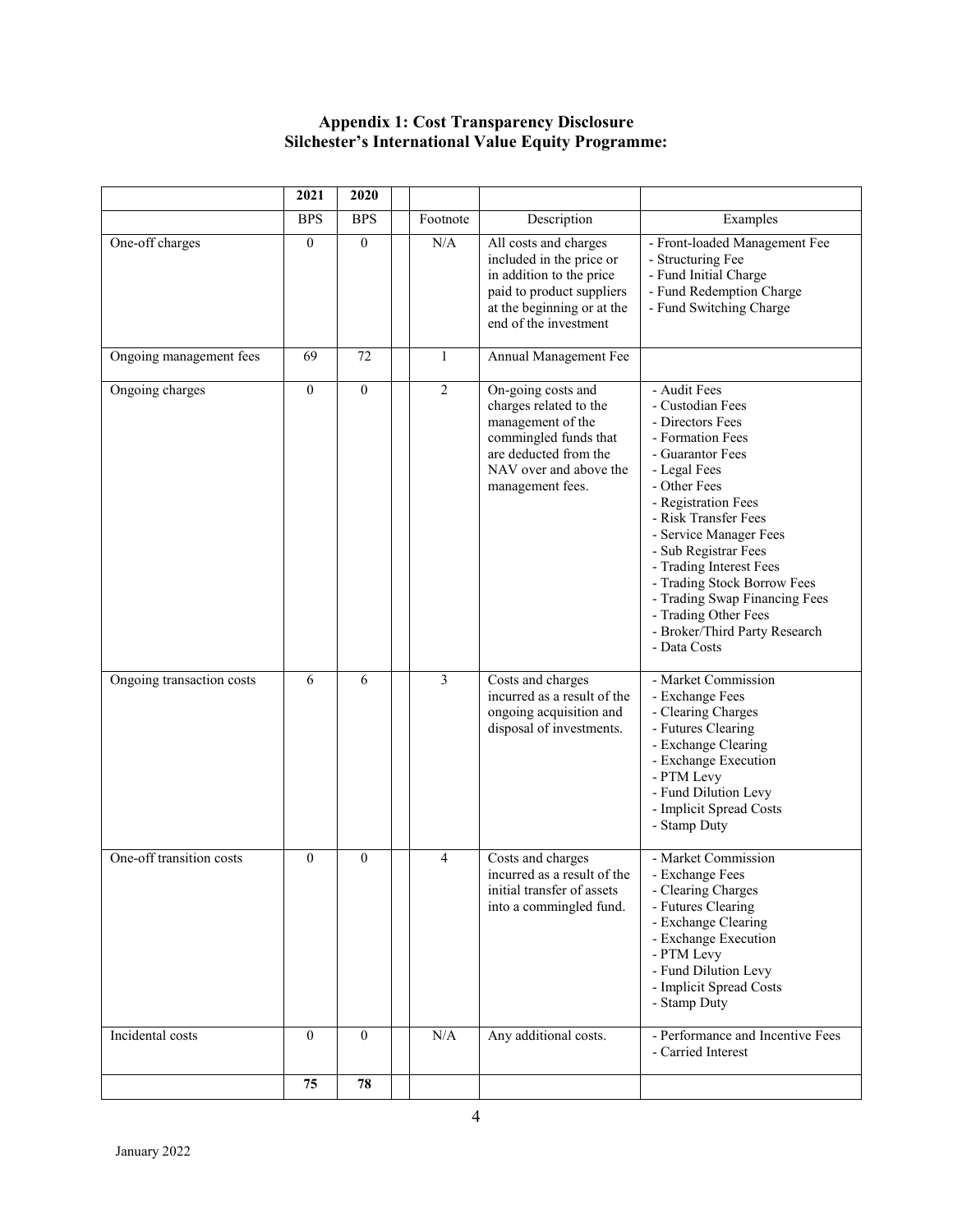#### **FOOTNOTES**

1 The management fees disclosed under "**ongoing management charges**" represent the average management fee paid by all of Silchester's clients during the calendar year. The actual investment management fees paid by individual clients will depend on the level of AUM they have invested with Silchester and may be higher or lower than the average fee. Because Silchester's fee scale is tiered, the average will vary depending on market volatility and the level of contributions and redemptions Actual fees paid are set out on each client's individual client statement. Silchester believes that having a single fee scale in place provides for fairness and simplicity across its entire client base. All clients are subject to the same fee scale. Silchester's standard fee scale per account is:

| Per Annum Fees     |          |
|--------------------|----------|
| First \$25 million | $1.00\%$ |
| Next \$25 million  | $0.65\%$ |
| Next \$25 million  | $0.55\%$ |
| Thereafter         | 0.50%    |

- 2 Silchester's investment management fee scale includes costs associated with custody, fund administration, legal, tax and fund audits and costs in connection with Silchester's withholding tax reclaim efforts. All security trades are done on an execution only basis. Costs associated with broker research are paid directly by Silchester out of its investment management fees. Silchester has negotiated a foreign exchange trading agreement with Northern Trust. In exchange for Northern Trust developing, maintaining, monitoring and enhancing the foreign exchange algorithm (which Silchester utilises for trading client foreign exchange settlement obligations), operating the foreign exchange panel, providing balance sheet support to client foreign exchange trading, bearing the counterparty risks of trading with panel participants and providing TCA reporting, Silchester pays Northern Trust a fee out of its own investment management fees. No mark ups, additional spreads or additional settlement charges are added to foreign exchange transactions. Silchester notes that, for most other commingled funds, these costs are charged on top of investment management fees and would be disclosed as "**ongoing charges**".
- 3 The "ongoing transaction costs" figure includes execution-only commissions on security trades, stamp duty, exchange fees and estimated market impact and implicit spread charges computed on a trade by trade basis. The figure also includes the estimated costs, such as bid-ask spreads, associated with trading foreign exchange to cover the programme's settlement obligations. Due to the nature of Silchester's trading activity, Silchester has taken account of the impact of trading limits, market momentum factors and general passive nature of its trading activity. This results in a nil market impact charge. The figures shown are reasonable proxies for the programme's trading activity but can vary from year to year depending on the markets where Silchester invests (e.g. UK, Irish and HK stamp duty charges can be significant) and securities identified to form part of the portfolio. Broker commissions accounted for 1bps of charges in 2021 and 1bps in 2020. Market related charges, such as stamp duty and financial transaction charges represented 4bps in each year. The remaining charges relate to foreign exchange spread costs.
- 4 "**One-off transition costs"** are shown as zero. When assets are contributed into or withdrawn from a commingled fund, anti-dilution levies of up to 0.75% and 0.50% respectively can apply. ADLs are credited to the respective commingled fund to compensate it for dealing expenses (brokerage commissions, stamp duty, market impact, bid-ask spreads, foreign exchange charges, market fees, etc.). The ADLs protect existing investors by ensuring the clients initiating a transaction bear the costs of their own contribution or redemption. These ADLs are not paid directly or indirectly to Silchester. When applied in recent years, the ADLs have commonly been in the region of 10-15bps.
- 5 **Performance:** the performance figures in Silchester's monthly client statements, monthly newsletters and periodic client presentations are shown after deducting ongoing transaction costs (as described in 3 above). "Gross" performance figures are shown before deducting investment management fees (as described in 1 above). "Net" performance figures are shown after deducting investment management fees. Further information is available upon request.

Silchester provides this information under the requirements of COBS6 of the Handbook of Rules and Guidance of the UK's Financial Conduct Authority (which reflects the requirements of Annex II of the MiFID Delegated Regulation). The data relates to the investment programme as a whole; the costs associated with investment in a particular fund may vary dependent on the tax status of the fund in each jurisdiction in which the programme invests. All figures have been computed in USD.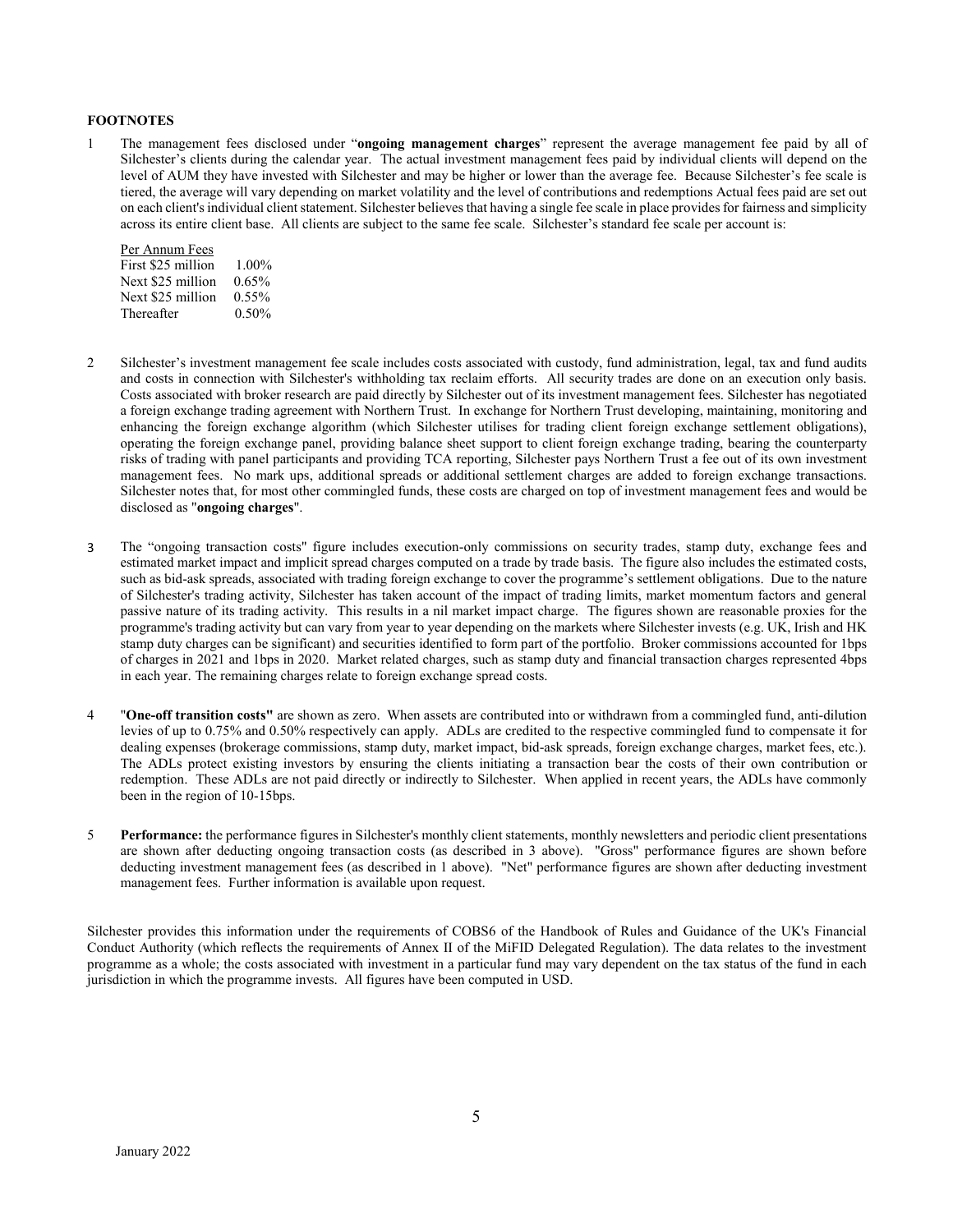# **Appendix 2 Procedures for Trading Spot and Forward Foreign Exchange for Silchester's International Value Equity Programme**

# *Spot Foreign Currency Contracts*

Northern Trust is the appointed custodian for Silchester's commingled funds. Silchester International Investors LLP ("**Silchester**") buys and sells securities and other assets for its various commingled funds (collectively, its "**Clients**") on various stock exchanges around the world. This trading activity gives rise to settlement obligations in foreign currencies. Clients also receive interest and dividend income in foreign currencies. Under most circumstances, Silchester has not asked Northern Trust to convert interest and/or dividend income into a Client's default currency holdings (typically USD or Euros) at Northern Trust's "daily" rate. Instead, Silchester ordinarily converts interest and/or dividend income in the same manner as it trades spot foreign exchange. Spot foreign exchange transactions are normally executed:

- o For certain highly liquid non-restricted currencies, using a foreign exchange trading algorithm against a trading panel consisting of a number of market counterparties; and,
- o For restricted currencies, by Northern Trust or a sub custodian pursuant to standing instructions.

Silchester may also trade foreign exchange directly with Northern Trust's dealing desk. Given the nature of Client security holdings and Silchester's operating procedures, this type of trading activity is infrequent and commonly only occurs in extraordinary circumstances.

#### *The Foreign Exchange Panel and Trading Algorithm*

Silchester trades foreign exchange for certain highly liquid non-restricted currencies electronically using an algorithm developed by Northern Trust. Broadly speaking, the algorithm will look at the spot rates offered by a panel consisting of some of the largest foreign exchange dealers, exchanges and liquidity providers in the world and will execute, subject to depth of liquidity, validity of quotes and anti-gaming constraints, foreign exchange trades on a "best bid, best offer" basis. Substantially all of Client foreign exchange trading in non-restricted currencies utilises the algorithm.

Although Northern Trust is legally operating as matched principal, Silchester has asked Northern Trust to look at replicating an agency relationship. To that end, Northern Trust is not included in the foreign exchange panel and is not an eligible foreign exchange counterparty for the trades (except with respect to smaller trades and *di minimus* balances). Information on Client transactions is not shared with Northern Trust's foreign exchange dealers. Northern Trust has implemented safeguards (such as locating the algorithm and trading system in a physically distinct area from Northern Trust's foreign exchange dealers with staff solely dedicated to supporting the algorithm assigned to the algorithm) on top of existing "Chinese Wall" procedures and software restrictions.

Silchester expects that the counterparties included in the foreign exchange trading panel will normally account for at least 50% of the estimated average global daily volume of foreign exchange traded against various currency pairs. The spread of counterparties should provide for competitive pricing and the creation of a transparent foreign exchange market. Northern Trust remains the legal counterparty for all Client transactions and Northern Trust bears the financial risk of settlement if one of the members of the panel fails to meet their obligations. Northern Trust provides Silchester with transaction cost analysis ("**TCA**") reporting for each foreign exchange transaction and for longer term trend analysis. This helps Silchester monitor the performance of the algorithm and also the quality of quotes received.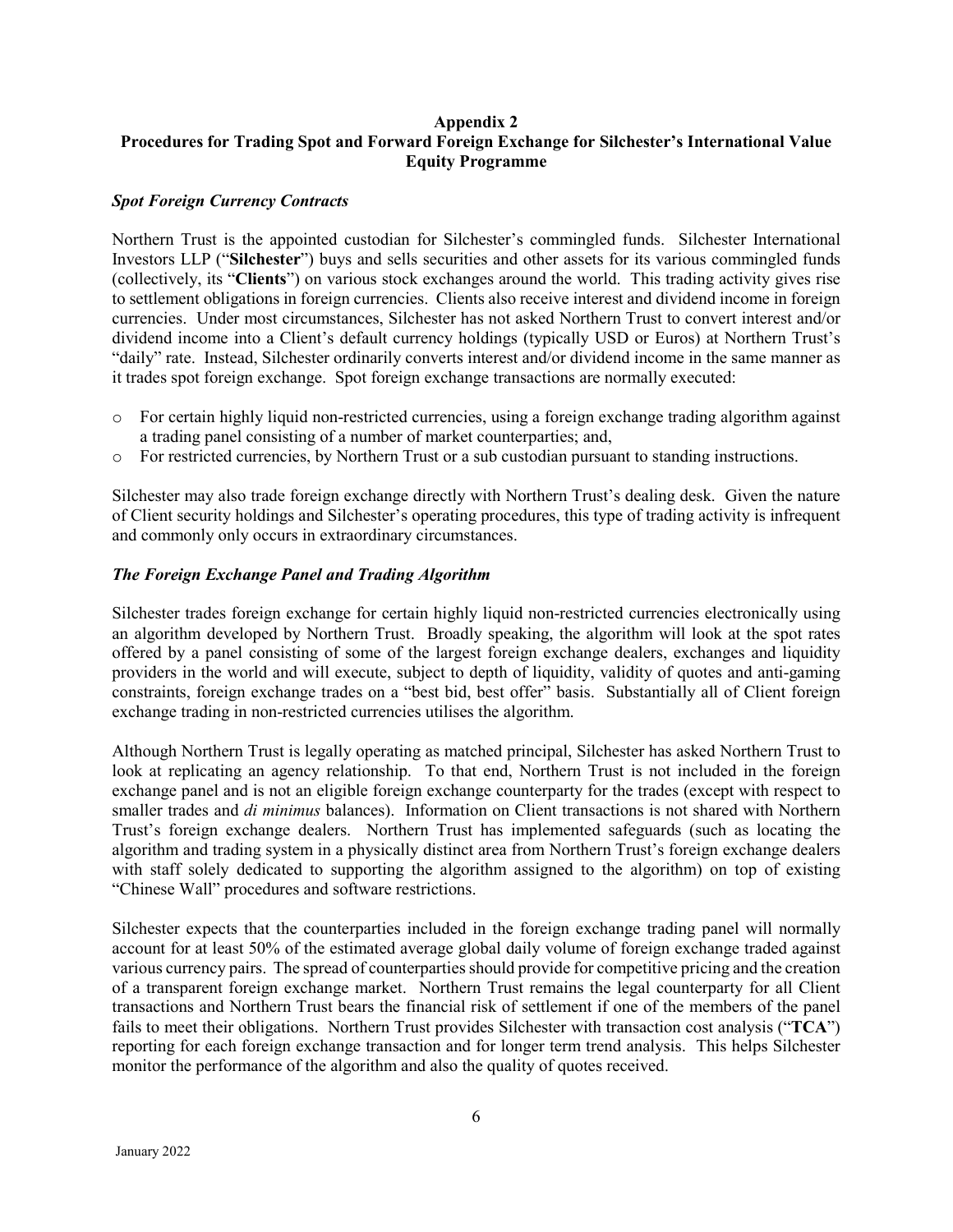When trading foreign exchange with the algorithm, Silchester will notify Northern Trust of its intended trades. Barring extraordinary volatility or instability in a specific currency market, such as would occur following the default by a government on its sovereign debt obligations, bankruptcy of a major financial institution, dissolution of a government established currency board, withdrawal from a common currency arrangement (such as the Euro), act of god or terrorist-related event of severe impact or other event or condition which causes extraordinary volatility or instability in a specific currency market of a similar magnitude, Northern Trust has agreed to execute these spot foreign exchange transactions on a "best bid, best offer" basis, subject to depth of liquidity, validity of quotes and anti-gaming constraints.

Silchester has agreed to pay Northern Trust a fee out of Silchester's own financial resources in exchange for Northern Trust developing, maintaining, monitoring and enhancing the foreign exchange trading algorithm, operating the foreign exchange panel, providing balance sheet support to Client foreign exchange trading, bearing the counterparty risks of trading with panel participants and providing the transaction cost analysis. Northern Trust has agreed not to charge any other spread, mark up or administrative charge regarding the use of its foreign exchange trading algorithm.

By creating competition amongst multiple market counterparties, Silchester hopes that the costs of trading foreign exchange drops and tighter spreads arise. Using the algorithm also allows Silchester to minimise the time lag between the execution of equity trades and resulting foreign exchange trades. Finally, although one cannot totally control the risks of irresponsible behaviour, Silchester hopes that an automated, electronic trading environment segregated from trading desks and operated in a quasi-agency manner helps to reduce the risk of alleged collusion and market manipulation.

# *Trading in Restricted Currencies*

Restrictions exist in some countries that prohibit foreign exchange trading outside of exchange trading hours. In these countries (such as Taiwan, Malaysia, South Korea, Brazil, India, Thailand, Vietnam and Indonesia) Northern Trust will trade spot foreign exchange directly during market hours with their sub custodians or other market counterparties. Other markets impose "pre-funding" requirements on spot foreign exchange transactions. In these markets, this means that each Client must hold sufficient local currency before buying, or settling the purchase of, an underlying equity security. Upon successful trade matching an automated SWIFT message is generated. This message informs Northern Trust Restricted FX Dealers of the requirement to purchase or sell a given restricted currency during the next market trading session pursuant to standing instructions and settlement conventions. Northern Trust notifies Silchester of the rate obtained, the time of the trade(s) and certain market data which will include any counterparty rate quotes obtained by Northern Trust in the course of executing the transaction. Because Silchester may ordinarily execute foreign exchange transactions in non-restricted currencies only with counterparties appointed by Northern Trust, Silchester may be unable to obtain any improvement in the rates quoted by Northern Trust or one of its sub custodians. This may result in the Client paying higher spreads than would be expected if Silchester had the opportunity to seek rate quotes from multiple counterparties. Northern Trust charges Silchester an administrative fee in exchange for providing these services which Silchester pays out of its own financial resources. Northern Trust has agreed not to charge any other mark up or administrative charge to the Clients with respect to these foreign exchange transactions.

Northern Trust provides Silchester with TCA reporting for restricted currency foreign exchange transaction. Northern Trust also provides various quarterly reports to help support a longer term assessment of the quality of its executions. Silchester also obtains an independent TCA report from a third party it uses to analyse the quality of Northern Trust's executions.